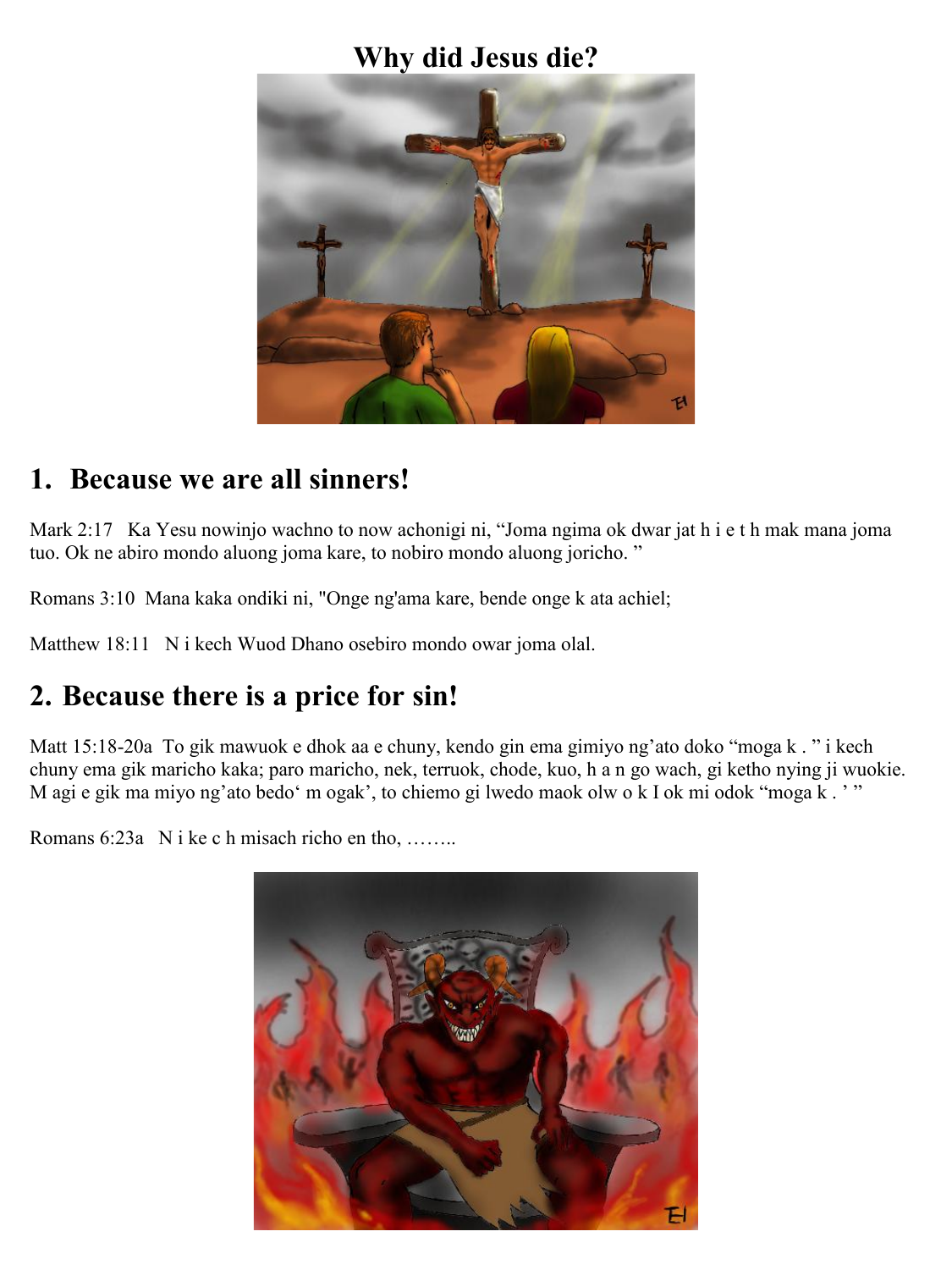#### **There is a price for sin!**

# **3. Because Jesus died and paid for our sins on the cross!**

Matthew 1:21 Obiro nywolo wuowi, kendo nya k a i m i ye nying ni Yesu, nikech obiro 'waro j oge kogolo e richogi.

Romans 5:8 To Nya s aye nyiso herane moherow ago kama: Ka n e pod wan joricho to Kristo nothonwa.

John 3:16 N i kech Nya s aye nohero piny ahinya , o m i yo nochiwo Wuode achiel make n d e, mondo ng'ato ang'ata moyie kuome kik lal, to obed gi ngima manyaka chieng'.

Matthew 18:11 N i kech Wuod Dhano osebiro mondo owar joma olal.

#### **4. Salvation is a free gift, not by good works. You must take God's word for it, and trust Jesus alone!**

Acts 4:12 Wa rruok ok nyal yud kuom ng'at moro machielo; nikech onge nying moro machielo e bwo polo mosechiw ne ji mondo wayud warruok kuome."

Ephesians 2:8-9 N i kech kuom ng'wono useyudo warru o k kuom yie, to ok nikech tim maber moro a m o ra musetimo. En mich ma Nya s aye chiwo nono, 9ok kuom tich ng'ato mab e r, mondo mi ng'ato kik sungr e.

Titus 3:5 ok nikech tim moro makare mane wasetimo, to nikech ke c h n e. N ow a r owa kane olw o kowa gi lwok mar nyuol manyien, kendo kane Roho Maler o l o kowa joma nyien,

# **5. We must put our faith and trust in Christ alone!**

.

Mark 9:23 Yesu nowachone ni, "Kuom yie" " G i k m o ko duto nyalo timore ni ng'at moy i e."

Mark 1:15 N oyalo niya, "Saa osechopo kendo Pinyruodh Nyasaye osekayo m a c h i egni. Lokreuru kendo yieuru Wa c h M ab e r. "

Mark 10:15 Aw a c h o n u adier ni ng'ama ok orwako Pinyru o d h N ya s aye kaka nyathi matin ok nodonji n gang'.

Romans 10:9-10,13 M o k u o n go kane chik onge, to ne angima angima, to ka Chik nobiro, to richo nochier, kuoma mi at h o. Nanwang'o ni chik onogo n o, mane o n ego okel ngima, nolokore mokelo tho. To dibed ni gima ber ema nolokrena tho? Ok kamano k ata matin! To mondo richo ong'ere kaka r i c h o, noko n yore gi gima ber mokelo tho kuoma, mondo eka onyisre kaka gima rach mokalo kare.